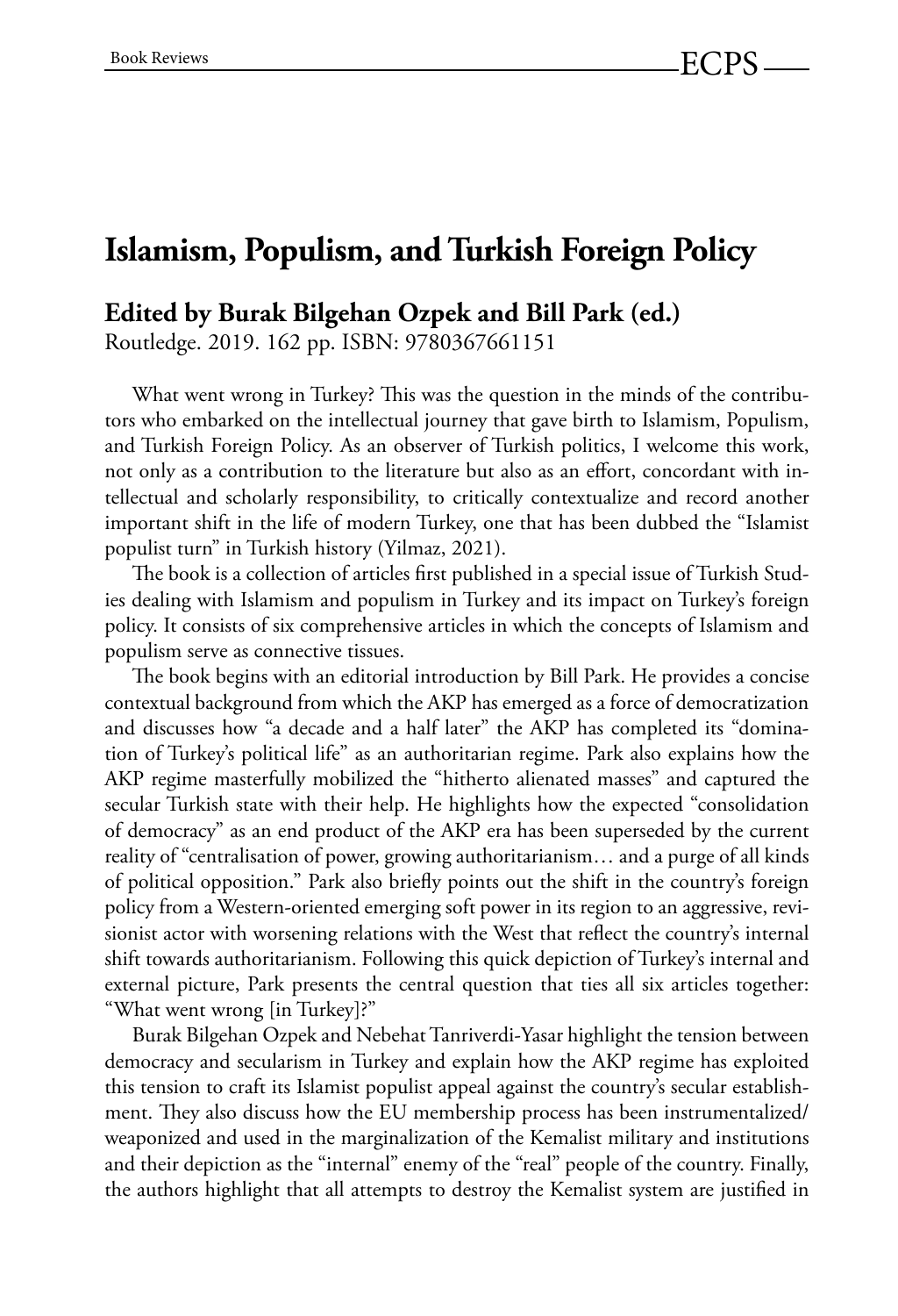the eyes of the "real" people of the country.

Birol Baskan's article is also a significant contribution that details the Islamist foreign policy perspective of the AKP. He places the worldview and policies of Turkey's former foreign minister and prime minister Ahmet Davutoglu under the microscope to lay out what an Islamist foreign policy perspective looks like. Baskan details how a "civilizationist–populism" came to be adopted in forging foreign relations and how seen through this lens — the world can be reduced to one unified Muslim civilization versus the rest. He also rightly argues that this understanding has shaped "neo-Ottomanism" and informed Turkish foreign policy decisions during the Arab uprisings. Indeed, the author notes how artificially demarcated borders and the impact of the Arab uprisings brought forth a millennial opportunity to remedy historical "problems" to create a culturally, politically, and economically integrated region. This understanding also reflects a major departure from Kemalist foreign policy towards the region.

Another article by Mustafa Serdar Palabiyik focuses on post-2010 Turkey. It looks at how the current regime politicizes history to create populist binaries. Here, the Kemalists and their precursors are portrayed as internal collaborators of the Western powers, "the enemy" of the "real" people in Turkey. In this narrative, Kemalists and their historical precursors are cast as the scapegoats for all the losses and defeats the Porte faced before its demise. This revised history has been crucial in the justification of current foreign policies since the regime and its elite are presented as the vanguard of an Ottoman revival.

Mustafa A. Sezal and Ihsan Sezal's contribution is a critical attempt to analyze the role of Islamist ideology in the AKP. This chapter explains in detail how Islamism as an ideology has empowered the AKP ruling elite and provided them with "efficient" tools to alienate the Kemalist establishment, coding them as a foreign element and presenting them as an enemy of and threat to the "real" people of the country. This chapter argues that Islamism has been the central dynamic shaping the AKP's worldview from the outset. The authors contend that Islamism has been the core principle of the AKP and has been applied to both its internal and external relations. However, I think this conclusion does a disservice to many former members of the party—like Reha Camuroglu, Ertugrul Gunay, Yasar Yakis, and many others—who waged a genuinely heroic struggle to democratize the country within AKP ranks during its first two terms (2002–2010). All departed the party following its anti-democratic turn and once its authoritarian tendencies became salient after 2010.

Neatly complementing the Sezals' discussion, Menderes Cinar's article highlights the transformation of the AKP from a moderate democratic Islamic party to a more populist party with a civilizationist outlook and growing anti-democratic tendencies and practices. I suggest that Cinar's article be read alongside that of Mustafa Sezal and Ihsan Sezal. Cinar highlights how "the AKP's nativist practices have aimed at redefining as a Muslim nation by using a civilizational discourse" (p. 8). He also argues that the AKP's ideology was "unformed" when it was established, after which the party gradually developed a populist authoritarian character.

However, alternatively, I would suggest that when the party first came to power, it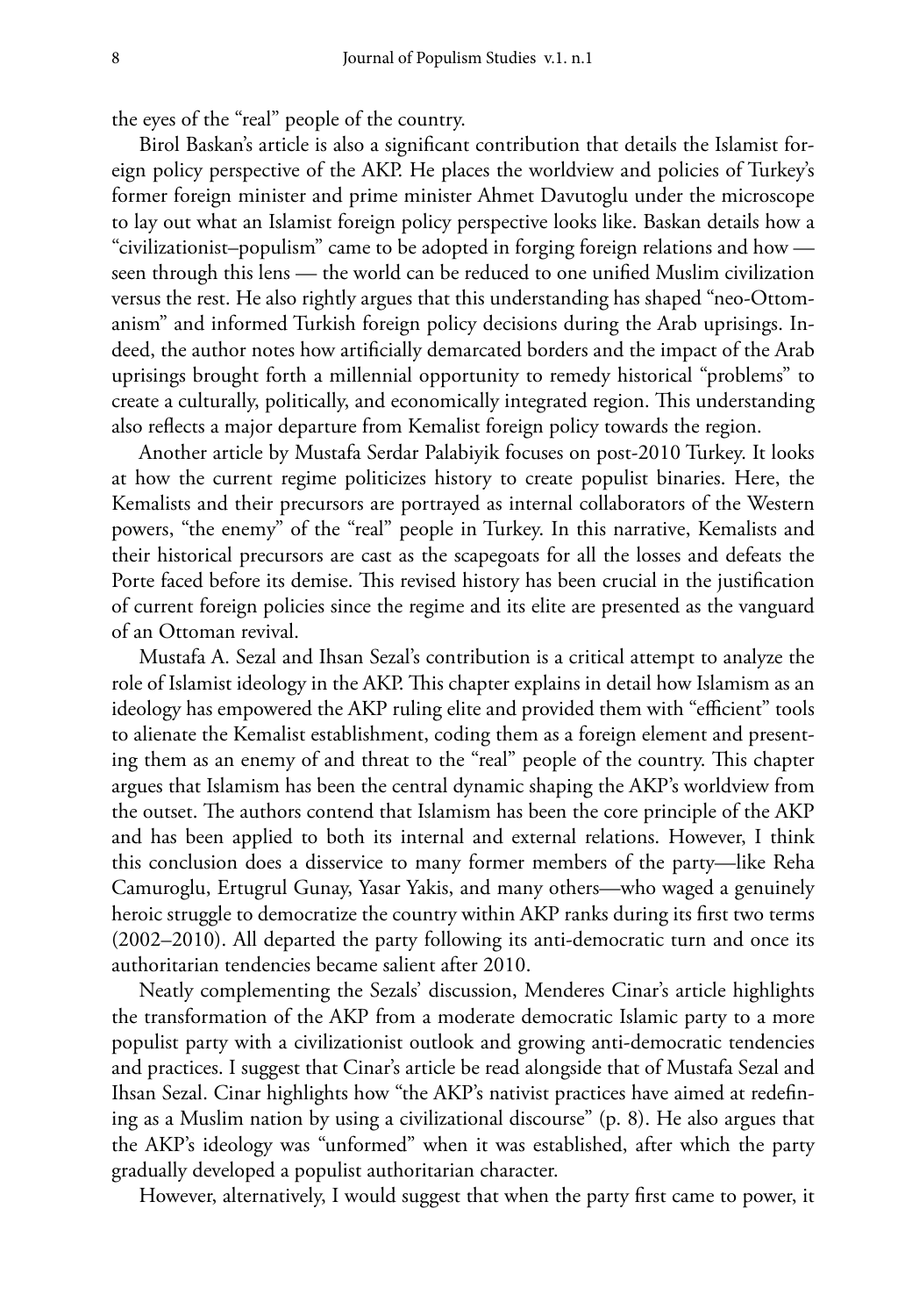was a rather motley coalition of different segments. Only gradually did the Islamist partner come to dominate the other parts, either through cooptation or purges. Thus, it would be beneficial to highlight the internal changes within the party that saw it transform within a decade from a coalition of reformist progressive liberals and former Islamists (who claimed they had become "pro-European conservative democrats") to an anti-Western, revisionist, and populist Islamist political party.

This point of mine is also endorsed by Park in the introduction. Park says that none of the contributions "in this volume draw attention to the change in the AKP after it assumed power" (p. 5). However, I think this point requires further attention because overlooking transformation within political parties is not specific to the chapters in this volume. It is an understudied topic in Turkey and the AKP era overall. And it requires further research to produce a more complete and nuanced view of the topic.

Turkish academia has long assumed that political parties are "fixed units" that carry certain ideologies. This oversight is a real problem not only for Turkey in the AKP era but in general. For example, without discussing the transformation within the CHP over time, it would be difficult to properly understand the party's shifting foreign and domestic/security policies towards ethnic and religious minorities and practicing Muslims. It would also do a disservice to the reformist, progressive liberals—like Canan Kaftancioglu, Sezgin Tanrikulu, Ahmet Unal Cevikoz, and many others—who have been championing progressive reformist politics within the party's ranks in recent years.

The final chapter has been written by Mustafa Kutlay and Huseyin Emrah Karaoguz. It focuses on the economic aspects of recent AKP rule. Although the article seems to stay out of the frame of Islamism and populism, it provides an important account of the lack of "bureaucratic autonomy" in Turkey and an important discussion of the political economy of Turkey's populist present. Here, the arbitrary authoritarian interference by political forces in the economic sphere (mirroring political interference in civil spheres) is seen as the central driver of Turkey's recent economic turmoil. The authors contend that this interference—especially in the allocation of funds and resources— "in the formulation and implementation of R&D policies" stems mainly from the regime's "populist motivations" (p. 123).

Islamism has long served as a sub-strata political ideology in Turkey. Attempts to surface it were retarded by secular state forces up until the end of the 20th century (for further details, see Cizre and Cinar, 2003). However, managed to find a crack in the surface, rising to inundate and subsume the socio-political spectrum in Turkey in the last decade.

By addressing Islamism and populism, the edited volume offers an account of the rise of authoritarianism in Turkey as well. However, instead of dealing with these two terms as separate phenomena, it would have been beneficial to underline the interconnectedness of the authoritarian turn and the rise of Islamist populism under the AKP regime in Turkey. Certainly, some of the articles discuss these notions together. However, given the conceptual discussion on the links between Islamism and populism is relatively shallow, it would have helped to provide a stronger theoretical frame to